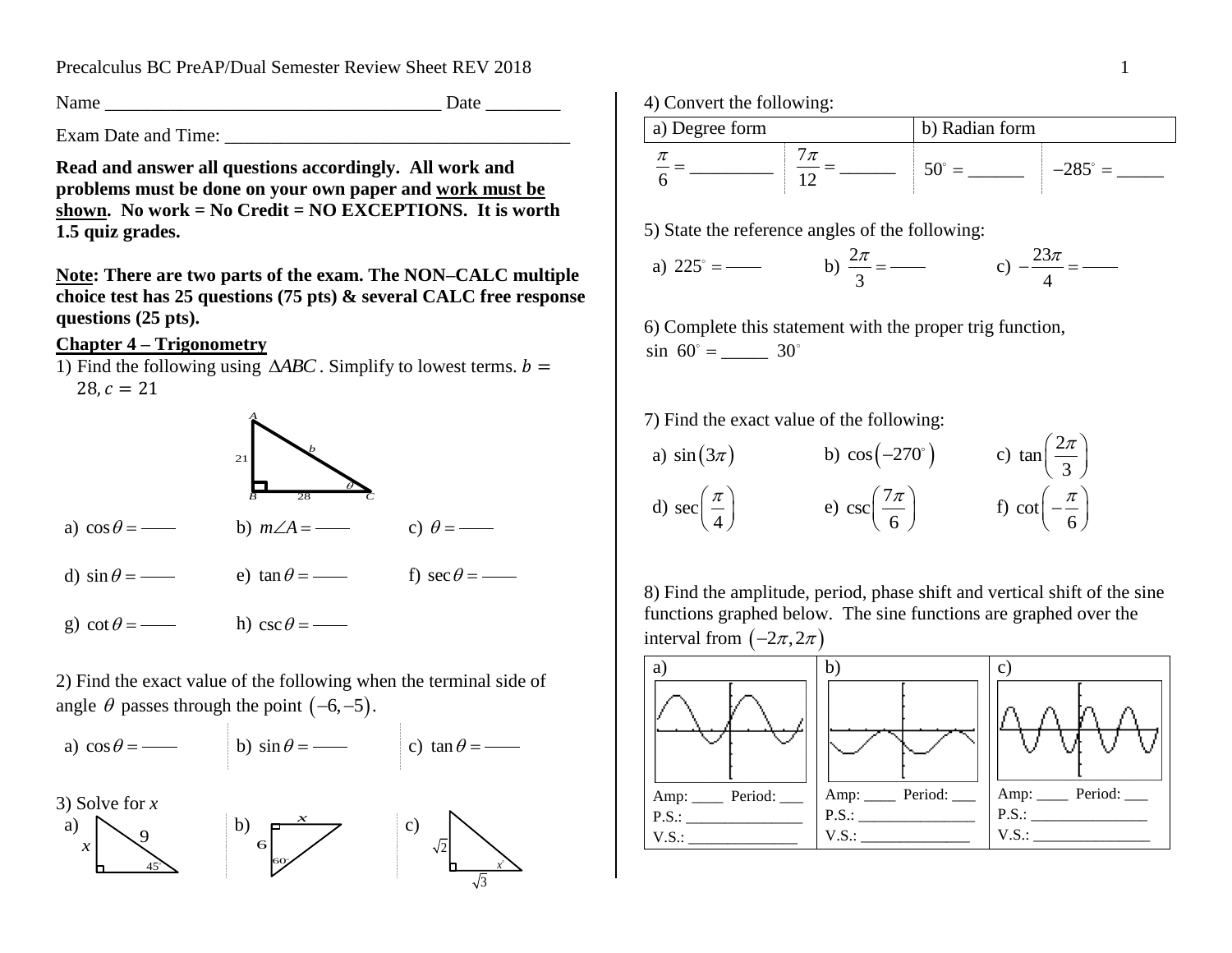9) Find the amplitude, period, phase shift and vertical shift of the following functions:

a)  $y = 4\cos 2x + 2$ Amplitude: \_\_\_\_ Period: \_\_\_\_\_ Phase shift: \_\_\_\_\_ Vertical Shift: \_\_\_\_ b)  $y = \tan \left( x - \frac{\pi}{2} \right) - 3$ 2  $y = \tan\left(x - \frac{\pi}{2}\right) - 3$ Amplitude: \_\_\_\_ Period: \_\_\_\_\_ Phase shift: \_\_\_\_\_ Vertical Shift: \_\_\_\_ 10) Identify the amplitude, period, phase shift and vertical shift of  $y = 3\sin(2x + \pi) + 1$ . Then, graph the function from  $(-2\pi, 2\pi)$ 

Amplitude: Deriod: 2000 Phase shift: \_\_\_\_\_\_ Vertical Shift:

11) Write a sine function with the amplitude: 2; Period:  $\frac{2}{3}$ 3  $\frac{\pi}{2}$ ; Phase shift is Left 4  $\frac{\pi}{4}$ , and Vertical shift is Up 2

12) Write a cosine function with the amplitude:  $\frac{1}{2}$ 2 ; Period:  $\pi$ ; Phase shift is Right 8  $-\frac{\pi}{\rho}$ , and Vertical shift is Down 4, Reflected across xaxis

13) Find the solutions of each function without a calculator.

a)  $\sin^{-1}\left(-\frac{\sqrt{3}}{2}\right)$ 2  $\left(-\frac{\sqrt{3}}{2}\right)$  $\left(-\frac{\sqrt{3}}{2}\right)$  b) Cos<sup>-1</sup> $\left(-\frac{\sqrt{2}}{2}\right)$ 2  $\left(-\frac{\sqrt{2}}{2}\right)$  $\left(\frac{-}{2}\right)$ c)  $Tan^{-1}(-1)$ d)  $\operatorname{Sin}^{-1}(\cos(\pi))$ e) csc  $\cos^{-1} \frac{\sqrt{3}}{2}$ 2 - $\left(\cos^{-1}\frac{\sqrt{3}}{2}\right)$  f)  $\cos\left(\arcsin\frac{5}{13}\right)$  $\left(\arcsin\frac{5}{13}\right)$ 

### **Chapter 5 – Analytical Trigonometry**

1) Simplify the following:

a) cot *x* sin *x* b)  $(1 - \cos^2 x) \sec^2 x$ 

2) Solve each equation on the interval from 
$$
0 \le x < 2\pi
$$
  
\na)  $2\cos x = -1$   
\nb)  $\cos 2x = \frac{\sqrt{3}}{2}$   
\nc)  $2\sin^2 x - \sin x - 1 = 0$ 

3) Use a sum/difference identity for sine/cosine to find an EXACT value for each trig expression.

a) 
$$
\sin \frac{7\pi}{12}
$$
 \t\t b)  $\cos \left(\frac{13\pi}{12}\right)$  \t\t c)  $\tan \frac{5\pi}{12}$ 

4) Given  $\cos \theta = \frac{5}{12}$  and  $\frac{3\pi}{2} < \theta < 2$  $\theta = \frac{5}{13}$  and  $\frac{3\pi}{2} < \theta < 2\pi$ , find the exact value of the following:

a) 
$$
sin(2\theta)
$$
 b)  $cos(2\theta)$  c)  $tan(2\theta)$ 

5) Given  $\sin \theta = -\frac{12}{12}$  and  $\frac{3\pi}{2} < \theta < 2$  $\theta = -\frac{12}{13}$  *and*  $\frac{3\pi}{2} < \theta < 2\pi$ , find the exact value of the following:

a) 
$$
\sin \frac{\theta}{2}
$$
 \t\t b)  $\cos \frac{\theta}{2}$  \t\t c)  $\tan \frac{\theta}{2}$ 

6) Use half angle formulas to find the exact value of each trigonometric function.

a) 
$$
\tan \frac{\pi}{8}
$$
 \t\t b)  $\cos \frac{7\pi}{8}$  \t\t c)  $\sin \frac{3\pi}{8}$ 

7) Find the exact value of  $\sin 2x - \sin x = 0$ .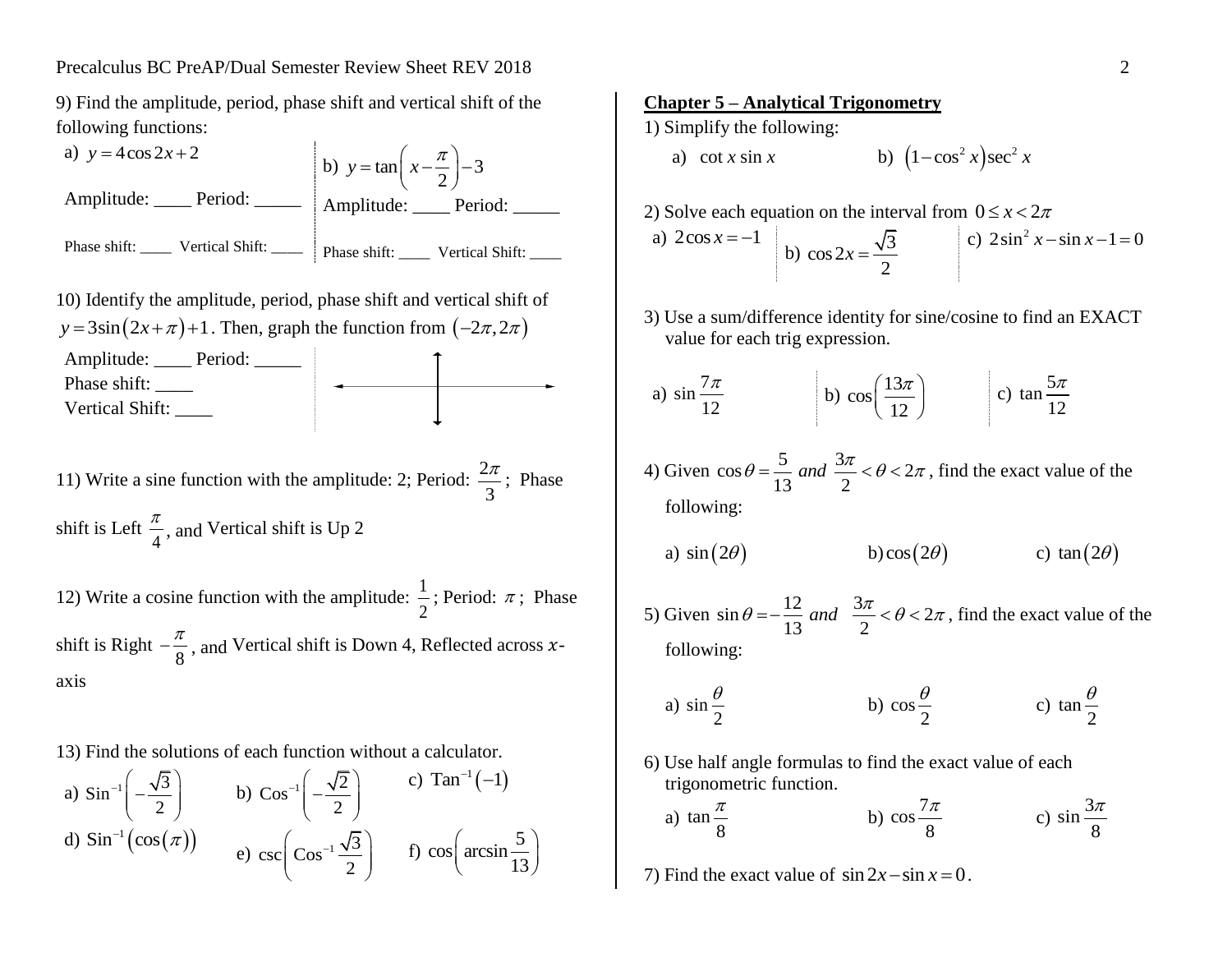

#### **Chapter 6 – Additional Topics of Trigonometry**

2) Two trains leave from the same station at the same time. The angle between their two tracks is 120°. One train travels at an average speed of 45 miles per hour and the other at 70 miles per hour. How far apart are the trains after 3 hours?

3) Solve 
$$
u + v, u - v
$$
, and  $2u - 3v$  if  $u = i + j$  and  $v = 2i - 3j$ .

4) Find the dot product of  $u = 4i - 2j$  and  $v = i - j$ .

5) What is the magnitude of vector  $\nu$  with the initial point of  $(4, -4)$ and  $(-1,6)$ ?

6) What is the component form of v when  $\|v\| = 2$  and  $\theta = 30^{\circ}$ ?

7) Determine whether  $u = \langle -\frac{4}{5} \rangle$  $\frac{4}{5}$ ,  $\frac{5}{2}$  $\frac{3}{2}$  and  $v = \langle 16, -30 \rangle$  are parallel, orthogonal, or neither.

8) Convert to **Complex Rectangular Form:**  $3 \left( \cos \frac{7\pi}{6} + i \sin \frac{7\pi}{6} \right)$  $\left(\cos\frac{7\pi}{6} + i\sin\frac{7\pi}{6}\right)$  $\left(\cos\frac{7\pi}{6}+i\sin\frac{7\pi}{6}\right)$ 

9) Convert to **Complex Polar Form:**  $1-i\sqrt{3}$ 

10) Express your answer in **Complex Rectangular Form:**

11) Express your answer in **Complex Rectangular Form**:

| $\cos \frac{5\pi}{12} + i \sin \frac{5\pi}{12}$<br>6 |  |
|------------------------------------------------------|--|
| $\frac{\pi}{2} + i \sin$<br>2<br>cos                 |  |

12) Express your answer in **Complex Polar Form**:

$$
\left[2\left(\cos\frac{5\pi}{6} + i\sin\frac{5\pi}{6}\right)\right]^3
$$

## **Chapter 10: Polar Graphs**

1) Eliminate the parameter and write in rectangular equation of  $x =$ 5 cos  $\theta$  and  $y = 6 \sin \theta$ 

2) Identify the type of polar graph for each equation: *line, circle, cardiod, limacon, rose*, etc… and sketch the graph

(a) 6  $\theta = \frac{\pi}{4}$ (b)  $r^2 = 16\sin 2\theta$ (c)  $r = 4 - 6\cos\theta$ (d)  $r = -4$ (e)  $r = 3\sin\theta - 3$ (f)  $r = 4\cos\theta + 6$ (g)  $r \cos \theta = 8$ (h)  $r = 6\cos 4\theta$ (i)  $r = 4\theta$  (i)  $r = 6\sin\theta$